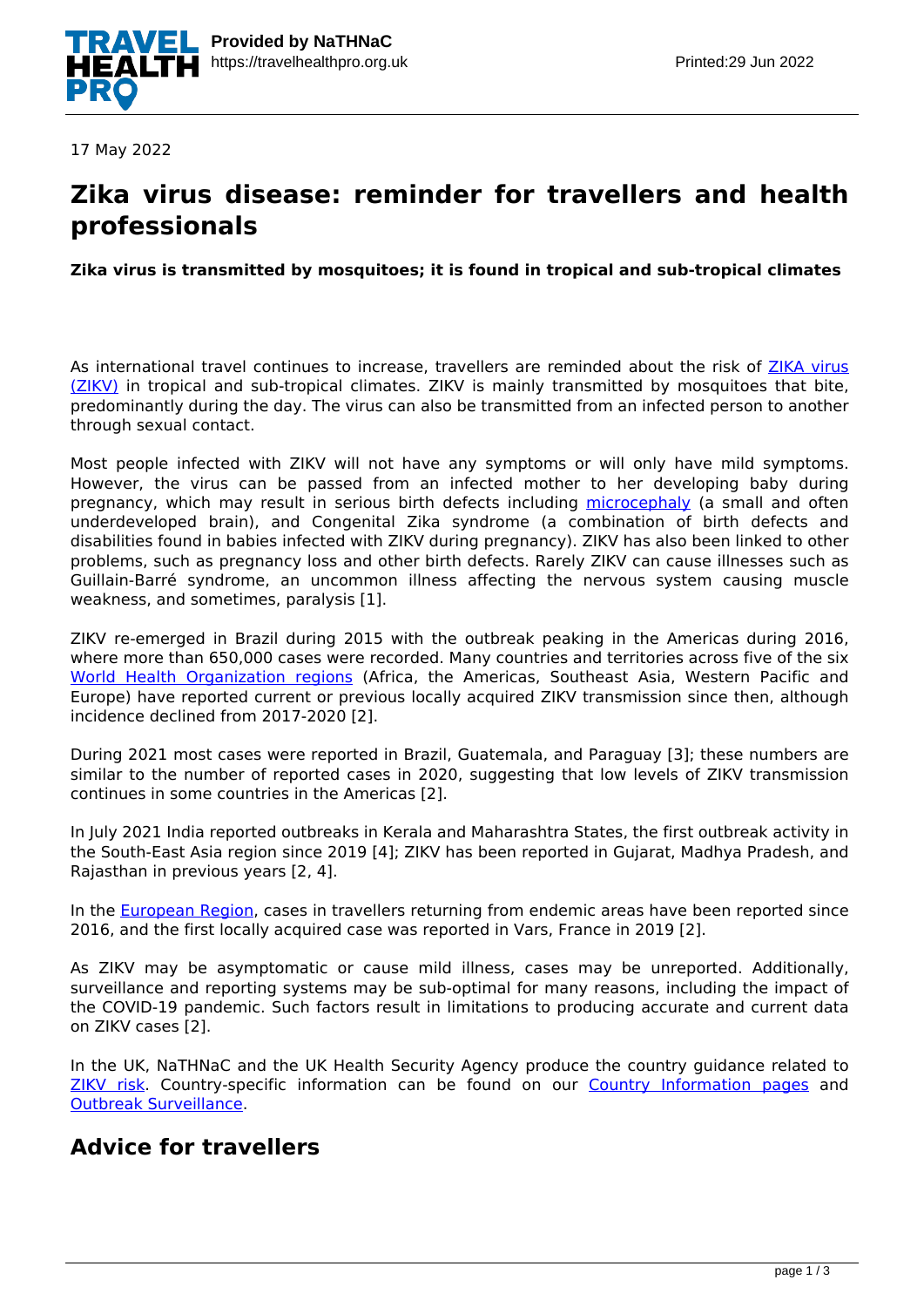

ZIKV infection is spread by mosquitoes that bite mainly during the day. A small number of cases of sexual transmission of ZIKV have also been reported.

If you are travelling to a country where ZIKV is known to occur, you are at risk of infection. You are at increased risk if you will spend a long period in areas where ZIKV is common. However, even short-term visitors may be exposed to the virus.

There is currently no available vaccine or medication to prevent ZIKV infection, and prevention relies predominantly on [avoiding mosquito bites](https://travelhealthpro.org.uk/factsheet/38/insect-and-tick-bite-avoidance) particularly between dawn and dusk.

#### **Before travel**

You should ideally seek travel health advice from your GP, practice nurse or a travel clinic at least 4-6 weeks before travel. This is particularly important if you are pregnant, planning to become pregnant, suffer from a severe, chronic medical condition, or have a medical condition that weakens the immune system.

#### **During and after travel**

- ZIKV infection can have serious consequences when contracted during pregnancy. If you decide to travel, you should take great care with [avoiding mosquito bites](https://travelhealthpro.org.uk/factsheet/38/insect-and-tick-bite-avoidance) and also follow [the](https://assets.publishing.service.gov.uk/government/uploads/system/uploads/attachment_data/file/780720/Zika_sexual_transmission_advice_algorithm.pdf) [advice on preventing sexual transmission of the virus](https://assets.publishing.service.gov.uk/government/uploads/system/uploads/attachment_data/file/780720/Zika_sexual_transmission_advice_algorithm.pdf).
- You should avoid becoming pregnant while travelling in a country where ZIKV occurs or is presumed to occur and for 2 months (8 weeks) after your last possible ZIKV exposure\* (see below if a male sexual partner has travelled).
- If you develop symptoms compatible with ZIKV infection, it is recommended you avoid becoming pregnant for a further 2 months following recovery.
- If you visited a country where ZIKV occurs or is presumed to occur while pregnant, or if you become pregnant within 2 months after your last possible ZIKV exposure\*, you should contact your GP, obstetrician or midwife for [further advice,](https://www.gov.uk/government/publications/zika-virus-advice-for-women-returning-from-areas-with-active-zika-virus-transmission) even if you have not been unwell.

#### **Preventing sexual transmission**

Couples should follow [guidance on prevention of sexual transmission of ZIKV](https://www.gov.uk/guidance/zika-virus-preventing-infection-by-sexual-transmission) as follows:

- If you have both travelled: avoid unprotected sex or abstain from sex (to limit the chance of conception), for 3 months after the last possible ZIKV exposure\*
- Male traveller only: avoid unprotected sex or abstain from sex (to limit the chance of conception) for 3 months after last possible ZIKV exposure\*
- Female traveller only: avoid unprotected sex or abstain from sex (to limit the chance of conception) for 2 months after last possible ZIKV exposure\*

**\*Last possible ZIKV exposure is defined as the later of either the date of leaving a country or area with risk for ZIKV transmission, or the date on which unprotected sexual contact with a potentially infectious partner took place.**

# **Advice for health professionals**

Health professionals advising travellers can check our [Country Information pages](https://travelhealthpro.org.uk/countries) to check ZIKV risk at specific destinations.

Travellers should be advised to consider their risk and where relevant postpone non-essential travel. Recommendations for affected countries are found in the 'other risks' section of the individual country pages. Pregnant travellers who have returned from countries or areas with risk of